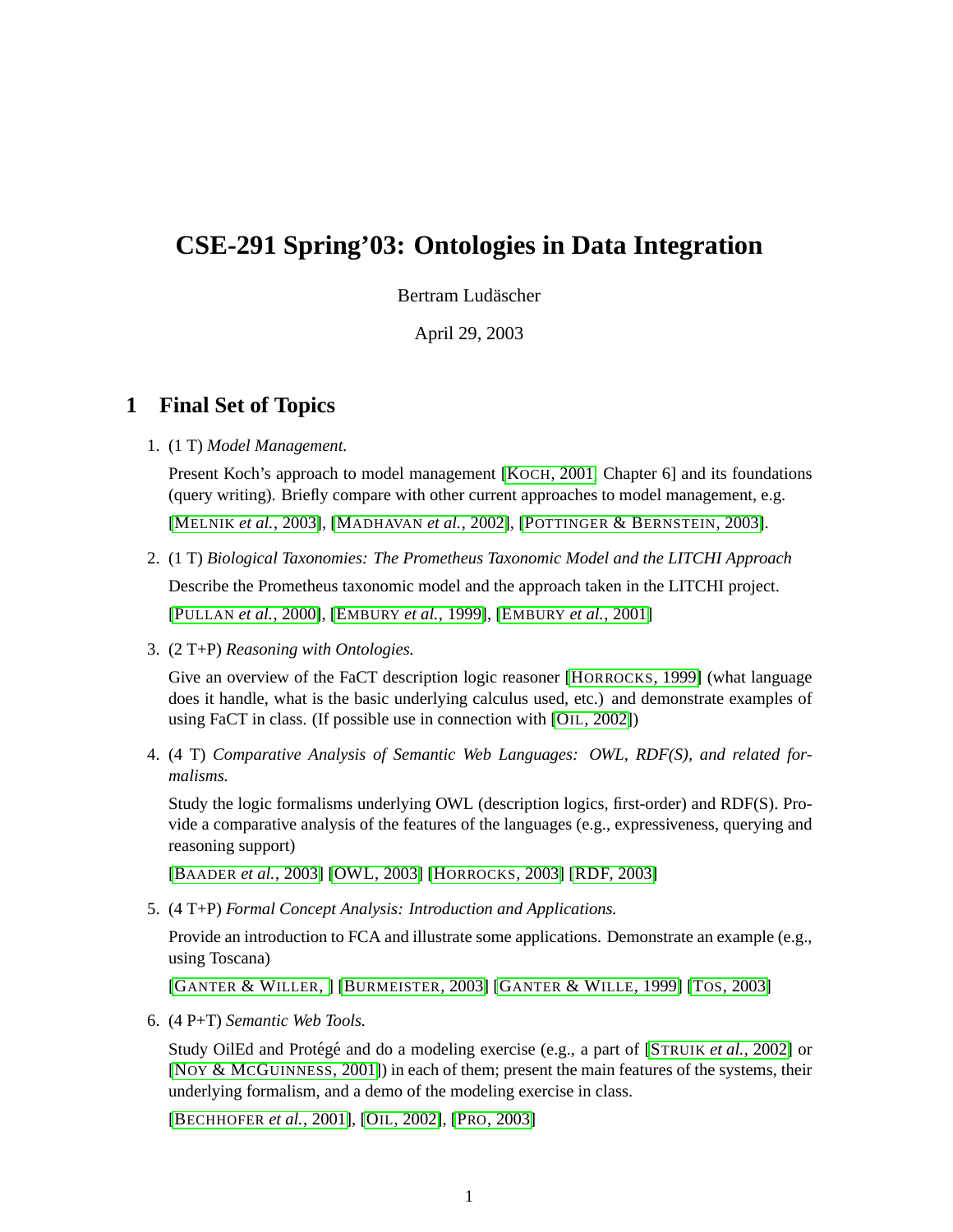7. (4 T) *Ontologies in Data Integration.*

Present the ontology-based mediation approach by Tzitzikas et al. [T[ZITZIKAS](#page-7-1) *et al.*, 2002], [T[ZITZIKAS](#page-7-2) *et al.*, 2001] and the one used in TAMBIS [PEIM *et al.*[, 2002\]](#page-6-5), [GOBLE *et al.*[, 2001\]](#page-4-4).

8. (2 P+T) *The GeoReference Online System and Approach.*

Present the underlying theory of the model matching approach used by GeoReference Online [LIMITED[, 2002\]](#page-5-6), and demonstrate examples in class.

## **2 Prelimimary Set of Topics**

"T" and "P" stand for *theory* (literature) and *practice* studies (hands-on/modeling experiment), respectively. The references given under each topic are preliminary and may be reduced/extended/changed somewhat, depending on the detailed assignment.

• **Ontology Foundations and Formal Ontologies**, (1–4 units T)

[GRUBER[, 1993\]](#page-4-5), [GUARINO & G[IARETTA](#page-4-6), 1995], [USCHOLD & GRÜNINGER, 1996], [G[UARINO](#page-4-7), 1997], [G[UARINO](#page-4-8), 1998], [SOWA[, 2000a,](#page-6-6) Chapter 2], [SOWA[, 2000b\]](#page-6-7), [SOWA[, 2000c\]](#page-6-8) [SOWA[, 2002\]](#page-6-9)

• **Ontologies and Information Integration**, (1–2 units T)

[WACHE *et al.*[, 2001\]](#page-7-4), [S[TUCKENSCHMIDT](#page-7-5), 2003b], [S[TUCKENSCHMIDT](#page-7-6), 2003a], [DA SILVA *et al.*[, 2002\]](#page-3-3), [PEIM *et al.*[, 2002\]](#page-6-5)

[A[NDRADE](#page-2-2) & SALTZ, 2000] [BRILHANTE & R[OBERTSON](#page-3-4), 2001]

• **Conceptual Modeling and Ontologies for Geologic Maps, Geospatial and Geologic Ontologies** (1–4 units T+P)

[WORBOYS & D[UCKHAM](#page-7-7), 2002]

[B[RODARIC](#page-3-5) & GAHEGAN, 2002]

[VISSER *et al.*[, 2002\]](#page-7-8) [F[ONSECA](#page-4-9) *et al.*, 2002]

Rock classification (T+P) [STRUIK *et al.*[, 2002\]](#page-6-3)

• **Biological Taxonomies** (1–4 units T)

[EMBURY *et al.*[, 1999\]](#page-3-0), [EMBURY *et al.*[, 2001\]](#page-3-1), [PULLAN *et al.*[, 2000\]](#page-6-1), ... [G[RAHAM](#page-4-10), 2001]

• **Biological Pathways and other Biological Ontologies and Graph Databases** (1–4 units T+P) EcoCyc, BioCyc: [KARP[, 1999\]](#page-4-11), [KARP[, 2000\]](#page-5-7), [KARP[, 2001\]](#page-5-8), [BIO[, 2003\]](#page-3-6) Gene Ontology: [C[ONSORTIUM](#page-3-7), 2002a] Conceptual Modeling of Genomic Information: [PATON *et al.*[, 2000\]](#page-6-10) UMLS: [\[UML, 2003b\]](#page-7-9), [\[UML, 2003a\]](#page-7-10) [MCENTIRE *et al.*[, 2000\]](#page-5-9), [OLKEN[, 2003\]](#page-5-10) [K[RISHNAMURTHY](#page-5-11) *et al.*, 2003]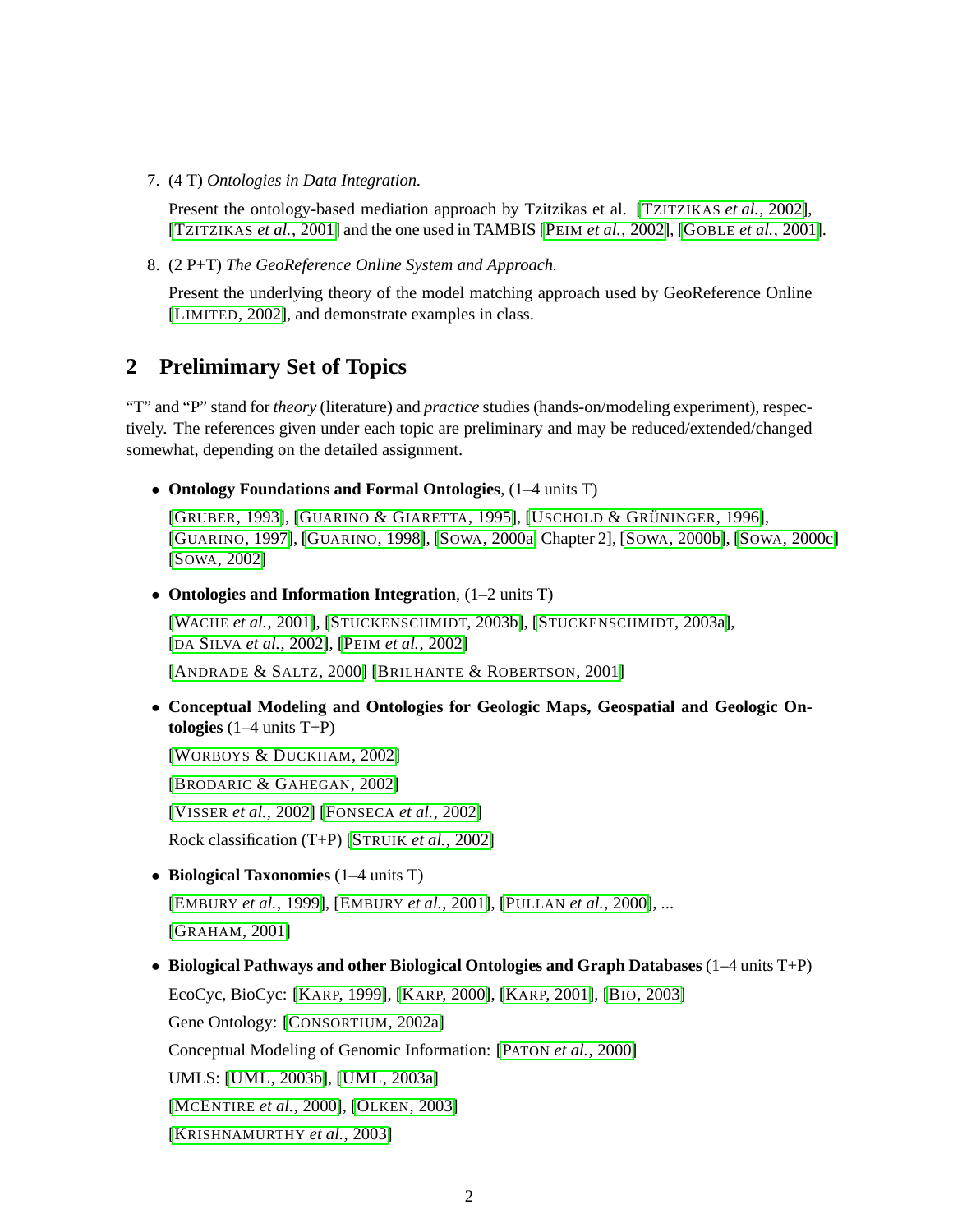- **Semantic Web Formalisms and Tools** (1–4 units T+P) [NOY & MCG[UINNESS](#page-5-5), 2001], [F[ALKOVYCH](#page-3-8) *et al.*, 2003], [OIL[, 2002\]](#page-5-3), [B[ECHHOFER](#page-2-1) *et al.*, 2001] [PRO[, 2003\]](#page-6-4) [\[RDF, 2003\]](#page-6-2), [\[OWL, 2003\]](#page-5-4) [H[ORROCKS](#page-4-1), 2003] [C[ONSORTIUM](#page-3-9), 2002b], [ANGELE & SURE[, 2002\]](#page-2-3)
- **Topic Maps** (1 T+P) [\[XTM, 2001\]](#page-7-11), ...
- **Formal Concept Analysis** (1–4 units T+P) [GANTER & WILLE[, 1999\]](#page-4-3), [TOS[, 2003\]](#page-7-0)
- **Reasoning with Ontologies** (1–4 units T+P) [H[ORROCKS](#page-4-0), 1999] [OIL[, 2002\]](#page-5-3)
- **Model Management** (1–4 units T) [M[ADHAVAN](#page-5-2) *et al.*, 2002], [MELNIK *et al.*[, 2003\]](#page-5-1), [P[OTTINGER](#page-6-0) & BERNSTEIN, 2003], [KOCH[, 2001,](#page-5-0) Chapter 6]

### **3 Some Mathematical/Logic Background**

```
[SOWA, 2001], [SHAPIRO, 2000], [HODGES, 2001]
```
### **References**

- <span id="page-2-2"></span>[ANDRADE & SALTZ, 2000] Henrique Andrade & Joel Saltz. Query Optimization in Kess – An Ontology-Based KBMS. In *XIV Brazilian Symposium on Databases (SBBD)*, 2000. [http://](http://citeseer.nj.nec.com/226856.html) [citeseer.nj.nec.com/226856.html](http://citeseer.nj.nec.com/226856.html).
- <span id="page-2-3"></span>[ANGELE & SURE, 2002] Jürgen Angele & York Sure, editors. *EON2002 Evaluation of Ontologybased Tools, EKAW02 Workshop Proceedings*, Siguenza, Spain, September 2002. ¨ [http://](http://sunsite.informatik.rwth-aachen.de/Publications/CEUR-WS/Vol-62/) [sunsite.informatik.rwth-aachen.de/Publications/CEUR-WS/Vol-62/](http://sunsite.informatik.rwth-aachen.de/Publications/CEUR-WS/Vol-62/).
- <span id="page-2-0"></span>[BAADER *et al.*, 2003] Franz Baader, Ian Horrocks, & Ulrike Sattler. Description Logics as Ontology Languages for the Semantic Web. In Dieter Hutter & Werner Stephan, editors, *Festschrift in honor of Jorg Siekmann ¨* , LNAI. Springer, 2003.
- [BAIN & GILES, 1997] K.A. Bain & J.R.A. Giles. A Standard Model for Storage of Geologic Map Data. *Computers and Geosciences*, 23:613–620, 1997.
- <span id="page-2-1"></span>[BECHHOFER *et al.*, 2001] Sean Bechhofer, Ian Horrocks, Carole Goble, & Robert Stevens. OilEd: a Reason-able Ontology Editor for the Semantic Web. In *Proc. KI2001, Joint German/Austrian conference on Artificial Intelligence*, LNAI 2174, 2001. [http://potato.cs.man.ac.uk/](http://potato.cs.man.ac.uk/papers/ki2001.pdf) [papers/ki2001.pdf](http://potato.cs.man.ac.uk/papers/ki2001.pdf).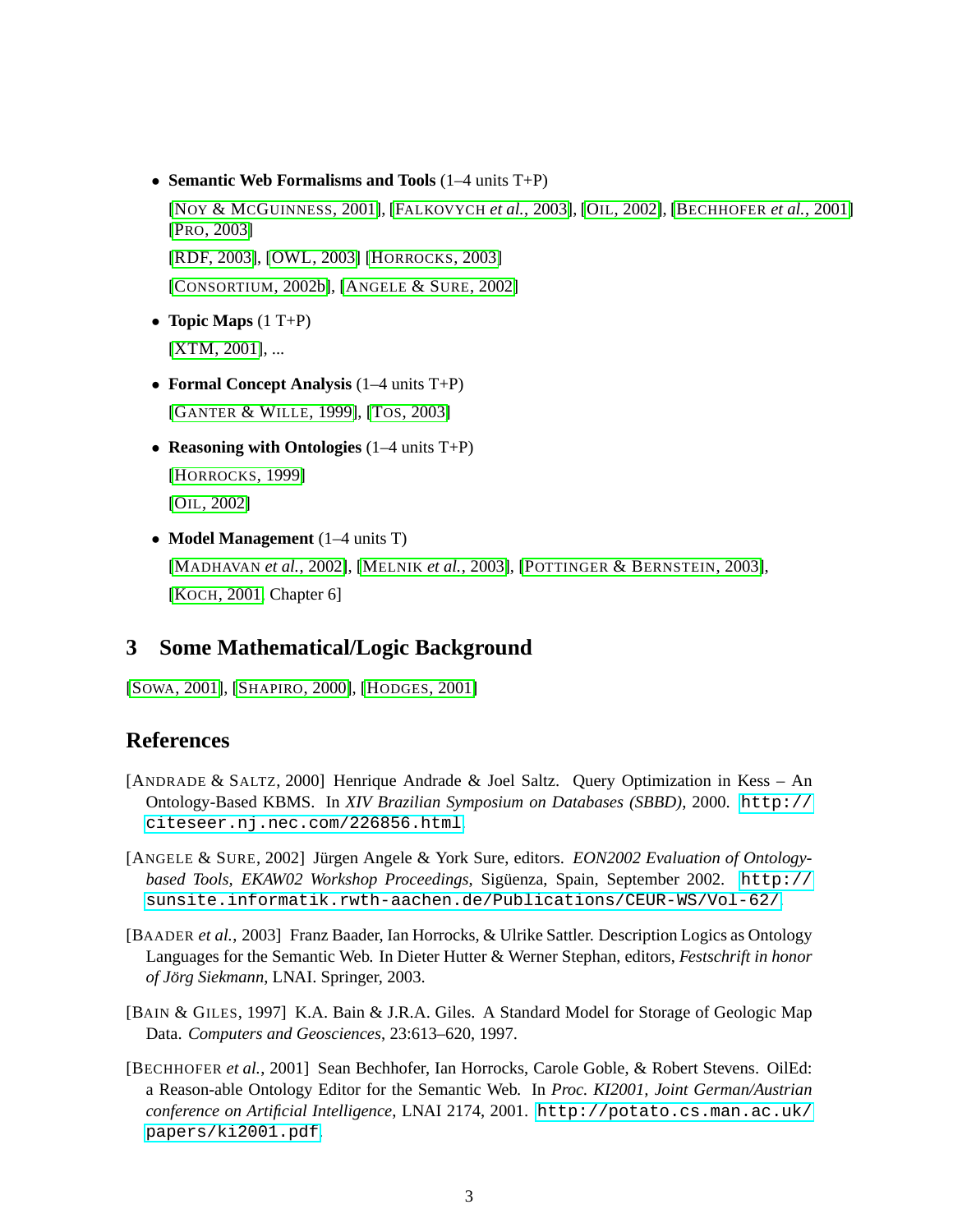<span id="page-3-6"></span>[BIO, 2003] BioCyc Knowledge Library, 2003. <http://biocyc.org/>.

- <span id="page-3-4"></span>[BRILHANTE & ROBERTSON, 2001] Virg´ınia Brilhante & David Stuart Robertson. Metadata-Supported Automated Ecological Modelling. In Claus Rautenstrauch & Susanne Patig, editors, *Environmental Information Systems in Industry and Public Administration*. Idea Group Publishing, Hershey PA, 2001. [http://www.dai.ed.ac.uk/groups/ssp/psfiles/virginia/](http://www.dai.ed.ac.uk/groups/ssp/psfiles/virginia/EnvIS_chap.aw.ps) [EnvIS\\_chap.aw.ps](http://www.dai.ed.ac.uk/groups/ssp/psfiles/virginia/EnvIS_chap.aw.ps).
- <span id="page-3-5"></span>[BRODARIC & GAHEGAN, 2002] Boyan Brodaric & Mark Gahegan. Distinguishing Instances and Evidence of Geographical Concepts for Geospatial Database Design. In Egenhofer & Mark [E[GENHOFER](#page-3-10) & MARK, 2002].
- [BRODARIC & HASTINGS, 2002] Boyan Brodaric & Jordan Hastings. An Object Model for Geologic Map Information. In *Proc. Spatial Data Handling Symposium*, Ottawa, Canada, July 2002.
- <span id="page-3-2"></span>[BURMEISTER, 2003] Peter Burmeister. Formal Concept Analysis with ConImp: Introduction to the Basic Features. [http://www.mathematik.tu-darmstadt.de/˜burmeister/](http://www.mathematik.tu-darmstadt.de/~burmeister/ConImpIntro.ps) [ConImpIntro.ps](http://www.mathematik.tu-darmstadt.de/~burmeister/ConImpIntro.ps), 2003.
- <span id="page-3-7"></span>[CONSORTIUM, 2002a] Gene Ontology Consortium. GO, 2002. [http://www.geneontology.](http://www.geneontology.org/) [org/](http://www.geneontology.org/).
- <span id="page-3-9"></span>[CONSORTIUM, 2002b] OntoWeb Consortium. A survey on ontology tools. OntoWeb Deliverable 1.3. Asunción Gómez Pérez editor, 2002. [http://citeseer.nj.nec.com/525623.](http://citeseer.nj.nec.com/525623.html) [html](http://citeseer.nj.nec.com/525623.html).
- <span id="page-3-3"></span>[DA SILVA *et al.*, 2002] Flávio Corrêa da Silva, Wamberto Weber Vasconcelos, David Stuart Robertson, Virginia Brilhante, Ana de Melo, Marcelo Finger, & Jaume Agustí. On the Insufficiency of Ontologies: Problems in Knowledge Sharing and Alternative Solutions. *Knowledge-Based Systems Journal*, 15(3):147–167, 2002. <http://citeseer.nj.nec.com/382117.html>.
- <span id="page-3-10"></span>[EGENHOFER & MARK, 2002] Max J. Egenhofer & David M. Mark, editors. *Geographic Information Science, 2nd Intl. Conference (GIScience)*, number 2478 in LNCS, Boulder, CO, September 2002. Springer. [http://link.springer-ny.com/link/service/](http://link.springer-ny.com/link/service/series/0558/tocs/t2478.htm) [series/0558/tocs/t2478.htm](http://link.springer-ny.com/link/service/series/0558/tocs/t2478.htm).
- <span id="page-3-0"></span>[EMBURY *et al.*, 1999] Suzanne M. Embury, Andrew C. Jones, Iain Sutherland, W. A. Gray, Richard J. White, John S. Robinson, Frank A. Bisby, & Sue M. Brandt. Conflict Detection for Integration of Taxonomic Data Sources. In *Intl. Conf. on Scientific and Statistical Database Management, (SSDBM)*, Cleaveland, Ohio, 1999. [http://citeseer.nj.nec.](http://citeseer.nj.nec.com/embury99conflict.html) [com/embury99conflict.html](http://citeseer.nj.nec.com/embury99conflict.html).
- <span id="page-3-1"></span>[EMBURY *et al.*, 2001] Suzanne M. Embury, Sue M. Brandt, John S. Robinson, Iain Sutherland, Frank A. Bisby, W. Alex Gray, Andrew C. Jones, & Richard J. White. Adapting Integrity Enforcement Techniques for Data Reconciliation. *Information Systems*, 26(8):657–689, 2001. [http://dx.doi.org/10.1016/S0306-4379\(01\)00044-8](http://dx.doi.org/10.1016/S0306-4379(01)00044-8).
- <span id="page-3-8"></span>[FALKOVYCH *et al.*, 2003] K. Falkovych, M. Sabou, & H. Stuckenschmidt. UML for the Semantic Web: Transformational Approaches. In B. Omelayenko & M. Klein, editors, *Knowledge Transformation for the Semantic Web*. IOS Press, 2003. [http://www.cs.vu.nl/˜heiner/](http://www.cs.vu.nl/~heiner/public/KTSW.pdf) [public/KTSW.pdf](http://www.cs.vu.nl/~heiner/public/KTSW.pdf).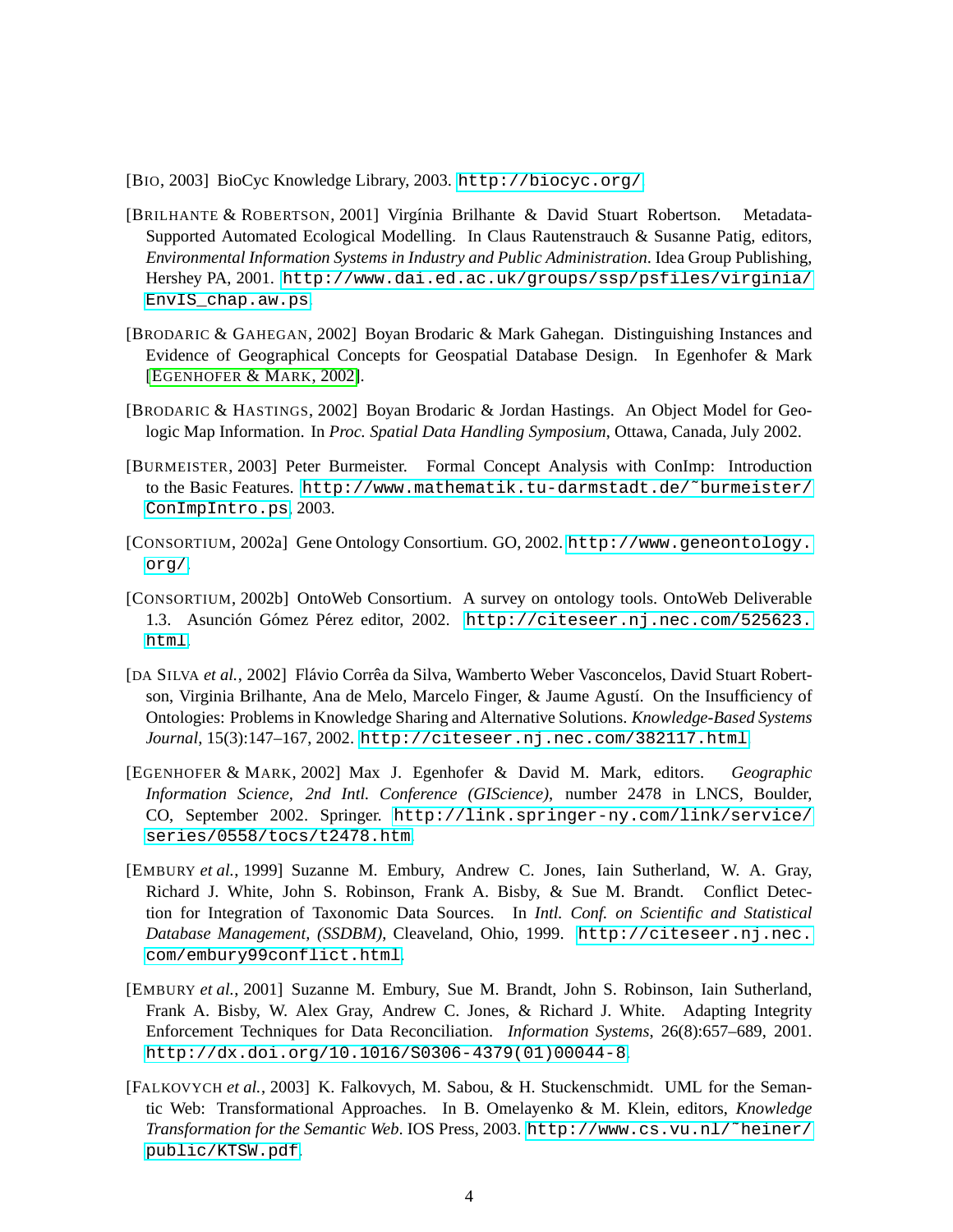- <span id="page-4-9"></span>[FONSECA *et al.*, 2002] Frederico Fonseca, James Martin, & M. Andrea Rodríguez. From Geo- to Eco-Ontologies. In Egenhofer & Mark [E[GENHOFER](#page-3-10) & MARK, 2002].
- <span id="page-4-3"></span>[GANTER & WILLE, 1999] Bernhard Ganter & Rudolf Wille. *Formal Concept Analysis – Mathematical Foundations*. Springer, 1999. [http://www.springer.de/cgi-bin/search\\_](http://www.springer.de/cgi-bin/search_book.pl?isbn=3-540-62771-5) [book.pl?isbn=3-540-62771-5](http://www.springer.de/cgi-bin/search_book.pl?isbn=3-540-62771-5).
- <span id="page-4-2"></span>[GANTER & WILLER, ] Bernhard Ganter & Rudolf Willer. Applied Lattice Theory: Formal Concept Analysis. [http://www.math.tu-dresden.de/˜ganter/psfiles/concept.ps](http://www.math.tu-dresden.de/~ganter/psfiles/concept.ps).
- <span id="page-4-4"></span>[GOBLE *et al.*, 2001] C. Goble, R. Stevens, G. Ng, S. Bechhofer, N. Paton, P. Baker, M. Peim, & A. Brass. Transparent Access to Multiple Bioinformatics Information Sources. *IBM Systems Journal*, 40(2):534–551, 2001. [http://www.research.ibm.com/journal/sj/402/](http://www.research.ibm.com/journal/sj/402/goble.pdf) [goble.pdf](http://www.research.ibm.com/journal/sj/402/goble.pdf).
- <span id="page-4-10"></span>[GRAHAM, 2001] Martin James Graham. *Visualising Multiple Overlapping Classification Hierarchies*. PhD thesis, Napier University, UK, 2001. [http://citeseer.nj.nec.com/](http://citeseer.nj.nec.com/545920.html) [545920.html](http://citeseer.nj.nec.com/545920.html).
- <span id="page-4-5"></span>[GRUBER, 1993] T. R. Gruber. A Translation Approach to Portable Ontology Specifications. *Knowledge Acquisition*, 5:199–220, 1993. [http://ksl-web.stanford.edu/KSL\\_](http://ksl-web.stanford.edu/KSL_Abstracts/KSL-92-71.html) [Abstracts/KSL-92-71.html](http://ksl-web.stanford.edu/KSL_Abstracts/KSL-92-71.html).
- <span id="page-4-6"></span>[GUARINO & GIARETTA, 1995] Nicola Guarino & Pierdaniele Giaretta. Ontologies and Knowledge Bases: Towards a Terminological Clarification. In N.J.I Mars, editor, *Towards Very Large Knowledge Bases*, pages 25–32. IOS Press, Amsterdam, 1995. [http://ontology.ip.rm.cnr.](http://ontology.ip.rm.cnr.it/Papers/KBKS95.pdf) [it/Papers/KBKS95.pdf](http://ontology.ip.rm.cnr.it/Papers/KBKS95.pdf).
- <span id="page-4-7"></span>[GUARINO, 1997] N. Guarino. Understanding, Building, and Using Ontologies: A Commentary to Using Explicit Ontologies in KBS Development, by van Heijst, Schreiber, and Wielinga. *International Journal of Human and Computer Studies*, 46:293–310, 1997. [http://citeseer.nj.](http://citeseer.nj.nec.com/guarino97understanding.html) [nec.com/guarino97understanding.html](http://citeseer.nj.nec.com/guarino97understanding.html).
- <span id="page-4-8"></span>[GUARINO, 1998] N. Guarino. Formal Ontology and Information Systems. In N. Guarino, editor, *Proceedings of the 1st International Conference on Formal Ontologies in Information Systems*, pages 3–15. IOS Press, 1998. [http://citeseer.nj.nec.com/guarino98formal.](http://citeseer.nj.nec.com/guarino98formal.html) [html](http://citeseer.nj.nec.com/guarino98formal.html).
- <span id="page-4-12"></span>[HODGES, 2001] Wilfrid Hodges. Model Theory. Stanford Encyclopedia of Philosophy entry, 2001. <http://plato.stanford.edu/entries/model-theory/>.
- <span id="page-4-0"></span>[HORROCKS, 1999] Ian Horrocks. The FaCT System, 1999. [http://www.cs.man.ac.uk/](http://www.cs.man.ac.uk/~horrocks/FaCT/) [˜horrocks/FaCT/](http://www.cs.man.ac.uk/~horrocks/FaCT/).
- <span id="page-4-1"></span>[HORROCKS, 2003] Ian Horrocks. Logical Foundations for the Semantic Web. Seminar given at the University of Glasgow, March 2003. [http://www.cs.man.ac.uk/˜horrocks/Slides/](http://www.cs.man.ac.uk/~horrocks/Slides/glasgow.pdf) [glasgow.pdf](http://www.cs.man.ac.uk/~horrocks/Slides/glasgow.pdf).
- <span id="page-4-11"></span>[KARP, 1999] Peter D. Karp. EcoCyc: The Resource and the Lessons Learned. In *Bioinformatics Databases and Systems*. Kluwer, 1999. [http://www.ai.sri.com/pkarp/pubs/](http://www.ai.sri.com/pkarp/pubs/ecocyc-lessons.ps) [ecocyc-lessons.ps](http://www.ai.sri.com/pkarp/pubs/ecocyc-lessons.ps).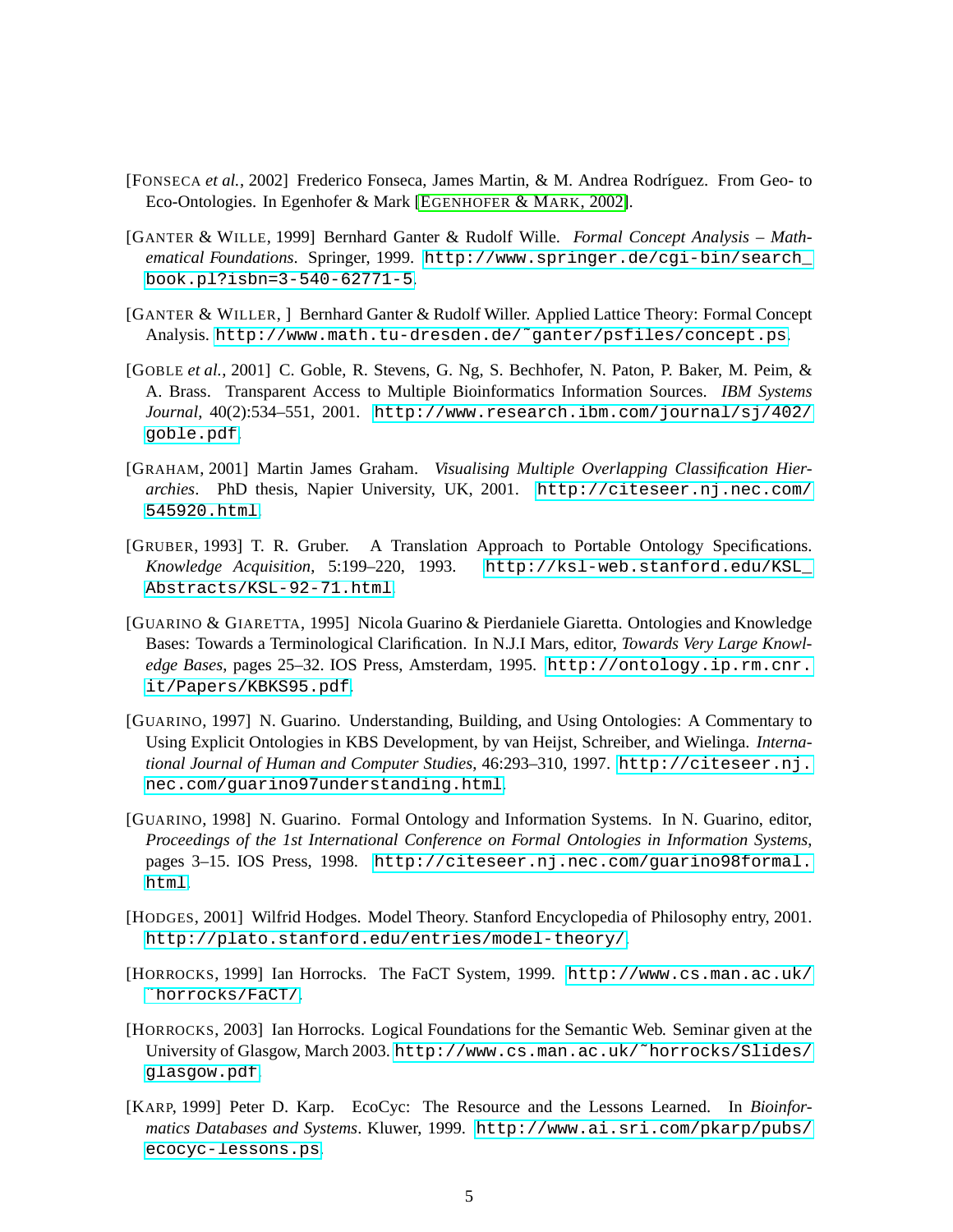- <span id="page-5-7"></span>[KARP, 2000] Peter D. Karp. An Ontology for Biological Function Based on Molecular Interactions. *Bioinformatics*, 16(3):269–285, 2000. <http://www.ai.sri.com/pubs/files/887.ps>.
- <span id="page-5-8"></span>[KARP, 2001] Peter D. Karp. Pathway Databases: A Case Study in Computational Symbolic Theories. *Science*, 293:2040–2044, 2001. [http://www.ai.sri.com/pubs/full.php?id=](http://www.ai.sri.com/pubs/full.php?id=880) [880](http://www.ai.sri.com/pubs/full.php?id=880).
- <span id="page-5-0"></span>[KOCH, 2001] Christoph Koch. *Data Integration against Multiple Evolving Autonomous Schemata*. PhD thesis, Technische Universität Wien, Austria, 2001. [http://www.dbai.tuwien.ac.](http://www.dbai.tuwien.ac.at/staff/koch/download/thesis_20010516_1500_final.pdf) [at/staff/koch/download/thesis\\_20010516\\_1500\\_final.pdf](http://www.dbai.tuwien.ac.at/staff/koch/download/thesis_20010516_1500_final.pdf).
- <span id="page-5-11"></span>[KRISHNAMURTHY *et al.*, 2003] L. Krishnamurthy, J. Nadeau, G. Ozsoyoglu, M. Ozsoyoglu, G. Schaeffer, M. Tasan, & W. Xu. Pathways Database System: An integrated set of tools for biological pathways. In *ACM Symposium on Applied Computing (SAC)*, 2003. [http:](http://nashua.cwru.edu/pathways/Sac%202003.pdf) [//nashua.cwru.edu/pathways/Sac%202003.pdf](http://nashua.cwru.edu/pathways/Sac%202003.pdf).
- [KUHN, 2002] Werner Kuhn. Modeling the Semantics of Geographic Categories through Conceptual Integration. In Egenhofer & Mark [E[GENHOFER](#page-3-10) & MARK, 2002].
- <span id="page-5-6"></span>[LIMITED, 2002] GeoReference Online Limited. Matching in MineMatch and LegendBurster: Theory and Practice, 2002. [http://www.georeferenceonline.com/LegendBurster/](http://www.georeferenceonline.com/LegendBurster/MatcherTheoryAndPractice.html) [MatcherTheoryAndPractice.html](http://www.georeferenceonline.com/LegendBurster/MatcherTheoryAndPractice.html).
- <span id="page-5-2"></span>[MADHAVAN *et al.*, 2002] J. Madhavan, P. A. Bernstein, P. Domingos, & A.Y. Halevy. Representing and Reasoning About Mappings between Domain Models. In *18th National Conference on Artificial Intelligence (AAAI)*, 2002. [http://www.cs.washington.edu/homes/jayant/](http://www.cs.washington.edu/homes/jayant/Pubs/SemanticsAAAI02.pdf) [Pubs/SemanticsAAAI02.pdf](http://www.cs.washington.edu/homes/jayant/Pubs/SemanticsAAAI02.pdf).
- <span id="page-5-9"></span>[MCENTIRE *et al.*, 2000] R. McEntire, P. Karp, N. Abernethy, D. Benton, G. Helt, M. DeJongh, R. Kent, A. Kosky, S. Lewis, D. Hodnett, E. Neumann, F. Olken, D. Pathak, P. Tarczy-Hornoch, L. Toldo, & T. Topaloglou. An Evaluation of Ontology Exchange Languages for Bioinformatics. In *Proc. Conference on Intelligent Systems for Molecular Biology*, 2000. [http://www.ai.sri.](http://www.ai.sri.com/pubs/files/888.pdf) [com/pubs/files/888.pdf](http://www.ai.sri.com/pubs/files/888.pdf).
- <span id="page-5-1"></span>[MELNIK *et al.*, 2003] Sergey Melnik, Erhard Rahm, & Philip A. Bernstein. Rondo: A Programming Platform for Generic Model Management. In *ACM Intl. Conference on Management of Data (SIGMOD)*, San Diego, CA, 2003. extended version: [http://dol.uni-leipzig.de/pub/](http://dol.uni-leipzig.de/pub/2003-3/en) [2003-3/en](http://dol.uni-leipzig.de/pub/2003-3/en).
- <span id="page-5-5"></span>[NOY & MCGUINNESS, 2001] Natalya F. Noy & Deborah L. McGuinness. Ontology Development 101: A Guide to Creating Your First Ontology. Technical report, Knowledge Systems Laboratory, Stanford, 2001. [http://protege.stanford.edu/publications/ontology\\_](http://protege.stanford.edu/publications/ontology_development/ontology101-noy-mcguinness.html) [development/ontology101-noy-mcguinness.html](http://protege.stanford.edu/publications/ontology_development/ontology101-noy-mcguinness.html).
- <span id="page-5-3"></span>[OIL, 2002] OilEd Project Page, 2002. <http://oiled.man.ac.uk/index.shtml>.
- <span id="page-5-10"></span>[OLKEN, 2003] Frank Olken. Biopathways Graph Data Manager (BGDM), 2003. [http://](http://pueblo.lbl.gov/~olken/graphdm/graphdm.htm) [pueblo.lbl.gov/˜olken/graphdm/graphdm.htm](http://pueblo.lbl.gov/~olken/graphdm/graphdm.htm).
- <span id="page-5-4"></span>[OWL, 2003] OWL Web Ontology Language Reference W3C Working Draft, 31 March 2003. <http://www.w3.org/TR/owl-ref/>.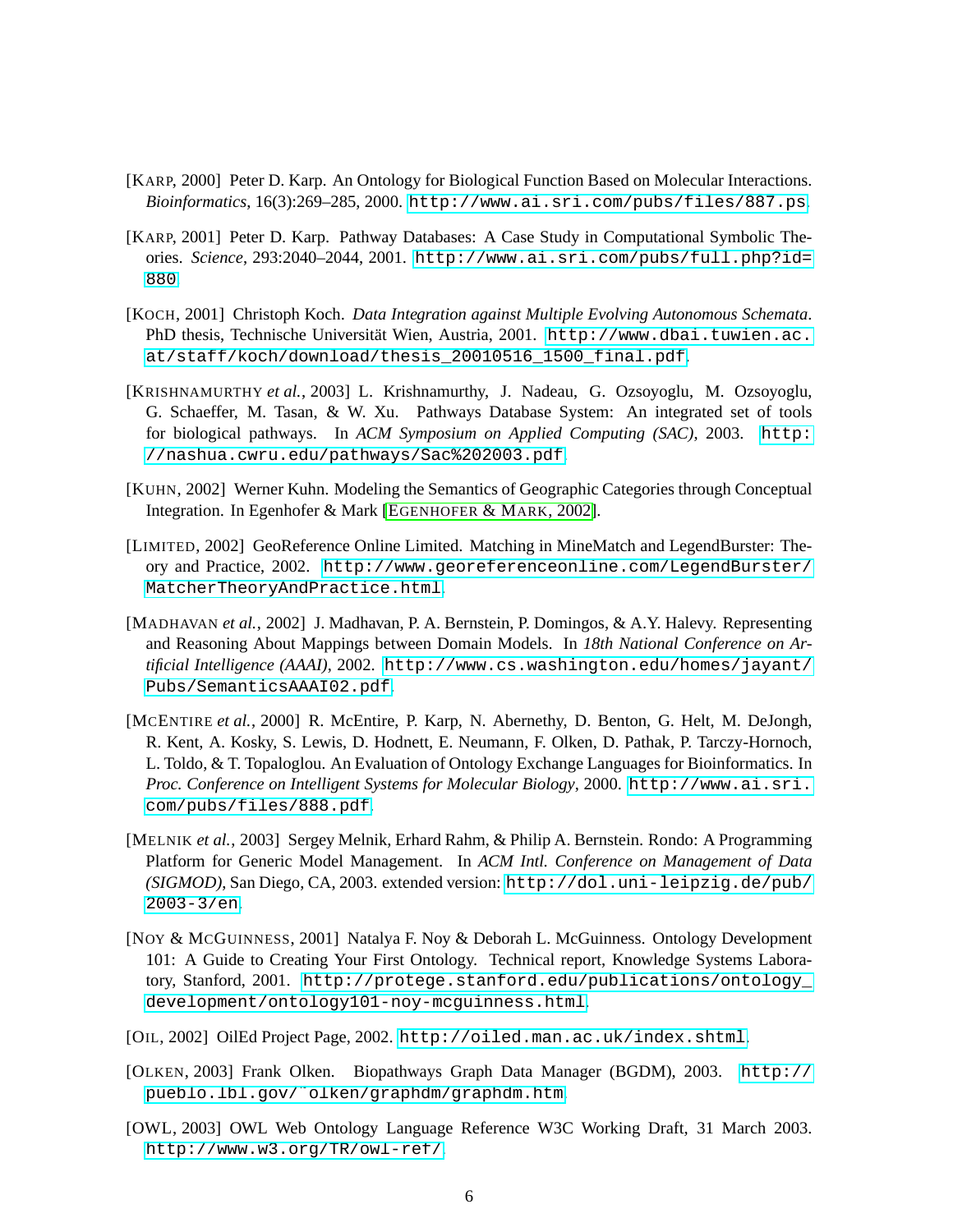- <span id="page-6-10"></span>[PATON *et al.*, 2000] Norman W. Paton, Shakeel A. Khan, Andrew Hayes, Fouzia Moussouni, Andy Brass, Karen Eilbeck, Carol A. Goble, Simon J. Hubbard, & Stephen G. Oliver. Conceptual Modelling of Genomic Information. *Bioinformatics*, 16(6):548–557, 2000. [http:](http://bioinformatics.oupjournals.org/cgi/reprint/16/6/548.pdf) [//bioinformatics.oupjournals.org/cgi/reprint/16/6/548.pdf](http://bioinformatics.oupjournals.org/cgi/reprint/16/6/548.pdf).
- <span id="page-6-5"></span>[PEIM *et al.*, 2002] Martin Peim, Enrico Franconi, Norman W. Paton, & Carole A. Goble. Query Processing with Description Logic Ontologies Over Object-Wrapped Databases. In *14th Intl. Conference on Scientific and Statistical Database Management (SSDBM)*, Edinburgh, Scotland, 2002. <http://citeseer.nj.nec.com/peim01query.html>.
- <span id="page-6-0"></span>[POTTINGER & BERNSTEIN, 2003] R.A. Pottinger & P. A. Bernstein. Merging Models Based on Given Correspondences. Technical Report UW-CSE-03-02-03, University of Washington, February 2003. <ftp://ftp.cs.washington.edu/tr/2003/02/UW-CSE-03-02-03.pdf>.
- <span id="page-6-4"></span>[PRO, 2003] Protégé 2000 Project Page, 2003. <http://protege.stanford.edu/>.
- <span id="page-6-1"></span>[PULLAN *et al.*, 2000] Martin R. Pullan, Mark F. Watson, Jessie B. Kennedy, Cedric Raguenaud, ´ & Roger Hyam. The Prometheus Taxonomic Model: A Practical Approach to Representing Multiple Taxonomies. *Taxon*, 49(1):55–75, 2000. [http://www.dcs.napier.ac.uk/](http://www.dcs.napier.ac.uk/~prometheus/prometheus_1/publications/ntct.ps) [˜prometheus/prometheus\\_1/publications/ntct.ps](http://www.dcs.napier.ac.uk/~prometheus/prometheus_1/publications/ntct.ps).
- <span id="page-6-2"></span>[RDF, 2003] RDF Primer, W3C Working Draft, 23 January 2003. [http://www.w3.org/TR/](http://www.w3.org/TR/rdf-primer/) [rdf-primer/](http://www.w3.org/TR/rdf-primer/).
- <span id="page-6-12"></span>[SHAPIRO, 2000] Stewart Shapiro. Classical Logic. Stanford Encyclopedia of Philosophy entry, 2000. <http://plato.stanford.edu/entries/logic-classical/>.
- <span id="page-6-6"></span>[SOWA, 2000a] John F. Sowa. *Knowledge Representation: Logical, Philosophical, and Computational Foundations*. Brooks Cole Publishing Co, 2000. see also [http://users.](http://users.bestweb.net/~sowa/krbook/) [bestweb.net/˜sowa/krbook/](http://users.bestweb.net/~sowa/krbook/) for the author's web site of the book, and [http://www.](http://www.cs.buffalo.edu/~shapiro/Papers/J01-2006.pdf) [cs.buffalo.edu/˜shapiro/Papers/J01-2006.pdf](http://www.cs.buffalo.edu/~shapiro/Papers/J01-2006.pdf) for a review by Stuart C. Shapiro.
- <span id="page-6-7"></span>[SOWA, 2000b] John F. Sowa. Ontology. web resource, 2000. [http://users.bestweb.net/](http://users.bestweb.net/~sowa/ontology/) [˜sowa/ontology/](http://users.bestweb.net/~sowa/ontology/).
- <span id="page-6-8"></span>[SOWA, 2000c] John F. Sowa. Ontology, Metadata, and Semiotics, 2000. [http://users.](http://users.bestweb.net/~sowa/peirce/ontometa.htm) [bestweb.net/˜sowa/peirce/ontometa.htm](http://users.bestweb.net/~sowa/peirce/ontometa.htm).
- <span id="page-6-11"></span>[SOWA, 2001] John F. Sowa. Mathematical Background: Sets, Bags, and Sequences; Functions; Lambda Calculus; Graphs; Relations; Representing Relations by Graphs; Lattices; Propositional Logic; Predicate Logic; Axioms and Proofs; Formal Grammars; Game Graphs; Model Theory. web resource, 2001. [http://users.bestweb.net/˜sowa/misc/math.htm](http://users.bestweb.net/~sowa/misc/math.htm).
- <span id="page-6-9"></span>[SOWA, 2002] John F. Sowa. Signs, Processes, and Language Games – Foundations for Ontology. <http://www.jfsowa.com/pubs/signproc.htm>, 2002.
- <span id="page-6-3"></span>[STRUIK *et al.*, 2002] L.C. Struik, M.B. Quat, P.H Davenport, & A.V. Okulitch. A Preliminary Scheme for Multihierarchical Rock Classification for use with Thematic Computer-Based Query Systems. Technical Report 2002-D10, Geological Survey of Canada, Current Research, 2002. [http://www.nrcan.gc.ca/gsc/bookstore/free/cr\\_2002/D10.pdf](http://www.nrcan.gc.ca/gsc/bookstore/free/cr_2002/D10.pdf).